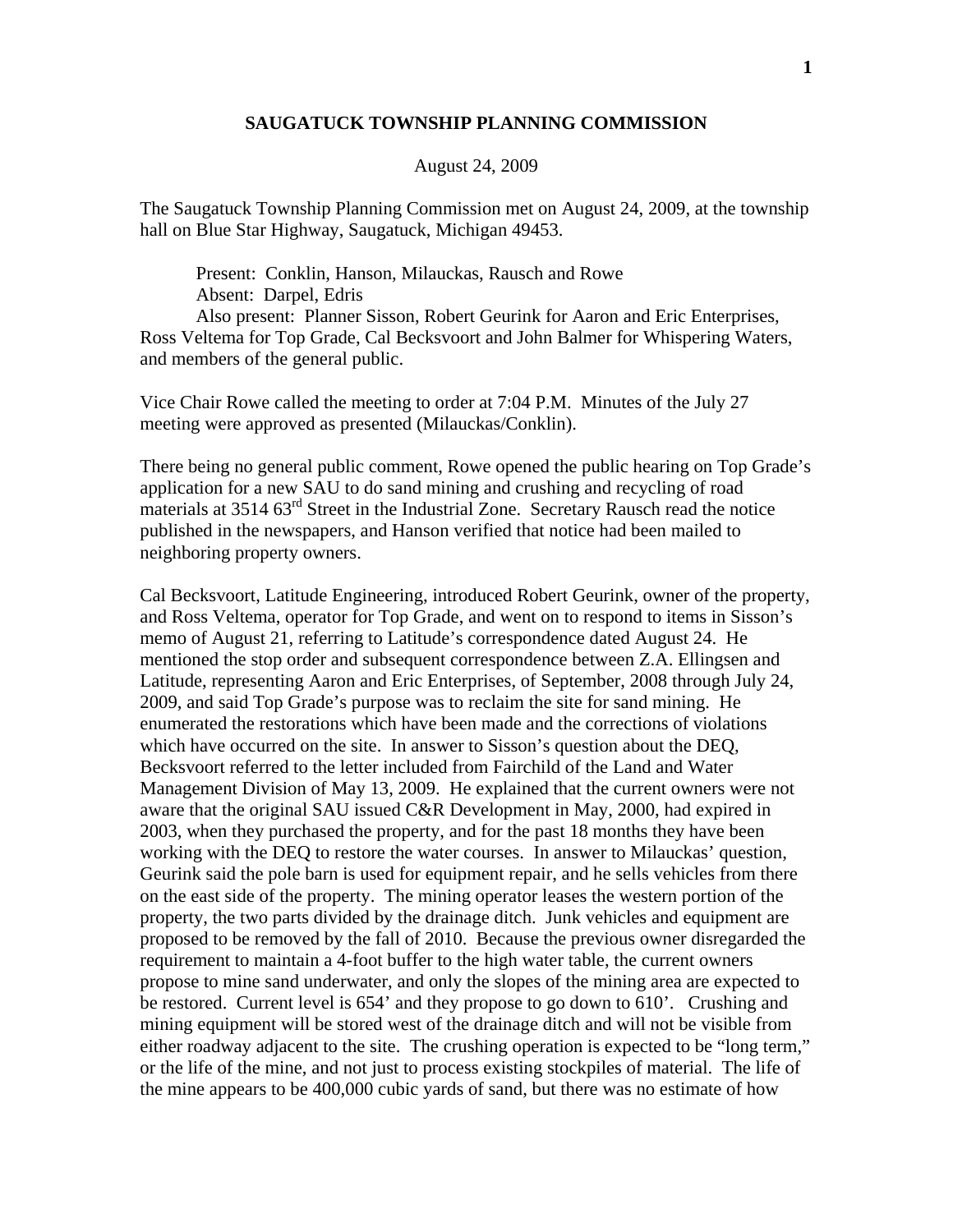much had been mined to date. Specs on the noise level for crushing equipment were provided the Commissioners. Stockpile height of recycled road material was expected to be 30 feet. Becksvoort said a performance bond was acceptable, and Sisson said he thought \$4,000 to \$5,000 per acre was usual. In the discussion of traffic volume, Veltema said the crushing operation would probably occur once or twice a year in the spring and summer for two to three weeks at a time. Rausch asked if the barn had been taken down, and was told "No." Hanson asked about building materials along the water course, and was told it had been a building.

Rowe opened the hearing to public comment, and Randy Brink, 6090 136<sup>th</sup> Ave., asked for clarification as to the current owner and who is doing the mining. Veltema said his lease is open-ended. Brink maintained mining had been going on since 2003 and as many as 22 trucks operated from there, providing the sand for the Saugatuck High School football field.

Deb Matthai, 6936 Hickory Lane, Fennville, asked if this was an attractive nuisance that should be fenced, and Veltema said some of his operations around the state are fenced, but this site has natural barriers and there has been no trespassing.

Cal DeMaagd, 3719 64<sup>th</sup> St., asked who cut a road from  $63<sup>rd</sup>$  to the Freeway and is selling equipment from there, is it going to stay, and would it be seen from the Freeway. Geurink said the path was already there; he uses it to rotate equipment regularly and expects to continue using it.

Rowe read a letter from the city manager of the City of Saugatuck, dated August 24, expressing the opinion that a stockpiling/crushing operation would be detrimental to development of city owned property on  $63<sup>rd</sup>$  Street. Geurink's response was that he would welcome any suggestions for the use of his property.

Hanson made a motion to close the public portion of the hearing, Rausch seconded and the motion carried. Hanson questioned the wisdom of creating a bigger lake by mining, and Sisson explained that the township cannot forbid any more excavation because it is a resource, and lacking any standards, the township must rely on the DEQ. Sisson said it could require safeguards, such as fencing.

Milauckas asked how this property can still be used for industrial purposes according to the Township Plan. Sisson said mining is considered an industrial use, but limits could be imposed, and the township could require that the property be reclaimed after the mining is done. Milauckas said he thought regular inspections should be made every six months.

When Sisson asked if fueling would take place on the site, Veltema said he usually installed a 500-gallon fuel tank inside a cement septic tank, but in this case he might bring in the fuel daily by pick-up truck. Milauckas asked Veltema to limit the crushing operation to spring.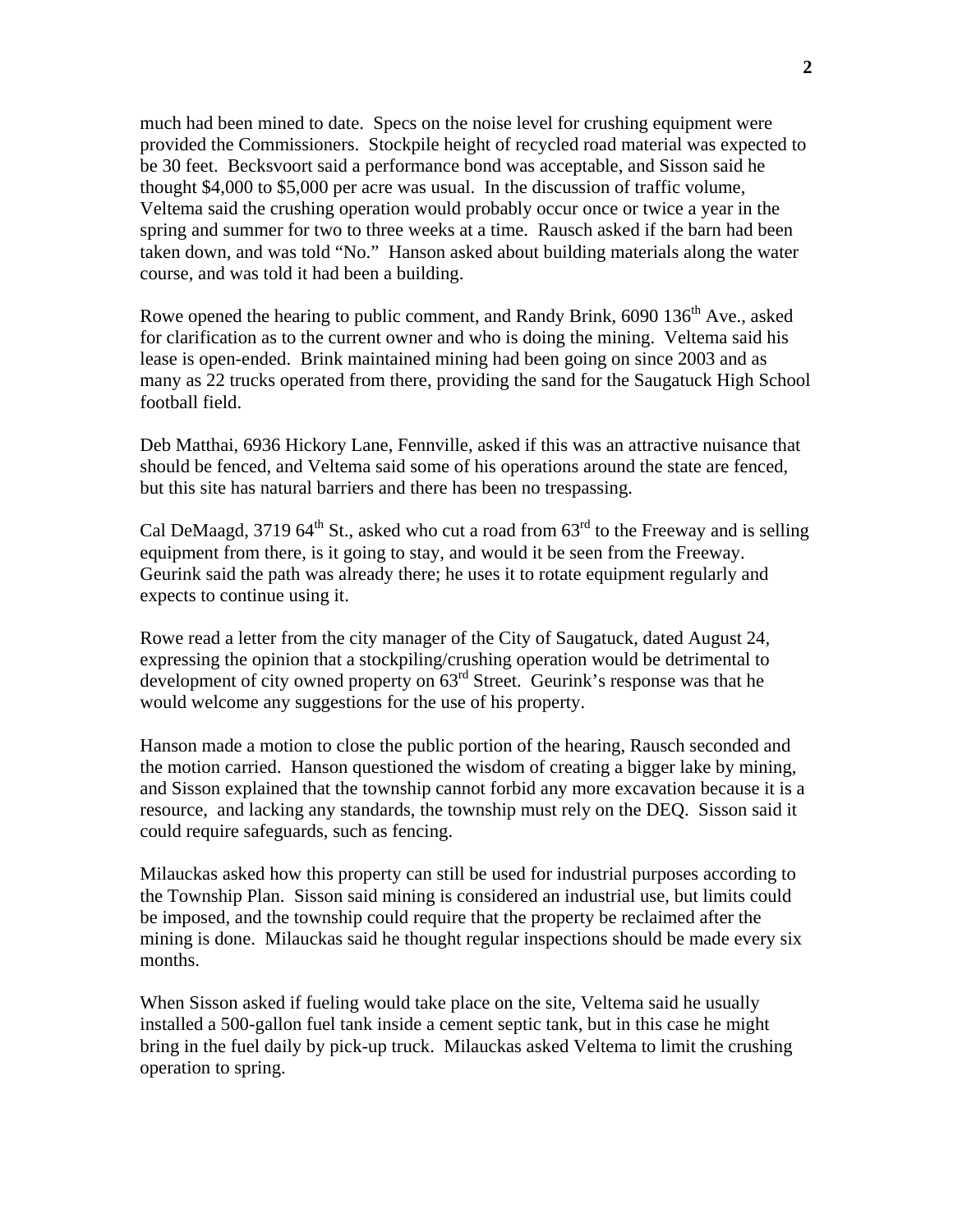There being several issues to resolve for both the mining and crushing operations, Milauckas made a motion to table the SAU application for sand mining and stockpiling/crushing to the next meeting. Hanson supported and the motion carried. Milauckas asked that Ellingsen be present when the P. C. considers it again.

After a brief recess, the meeting resumed at 9:05 P.M. to consider the final site plan review for Whispering Waters Site Condominium. Becksvoort referred to the revised site plan dated 8/10/09, explaining that the pathway which extends from Karsen Path toward Hickory Lane shall be 5 feet wide but narrowing where it borders wetlands, the reservoir for fire suppression shall be in the roadway west of the T intersection, and the street light near the dry hydrant shall have a manual switch only. Becksvoort distributed copies of the DEQ permit for the community sewer system. He also included a letter from Fire Inspector Janik approving the fire suppression provisions and language in the Master Deed. Cost estimates were listed for the community sewer system including the pressurized force main (\$20,000), the roads and drainage including pond (\$45,000), and the water reservoir and well for fire suppression (\$21,500). The two lots using the community sewer system will have individual tanks not included in this estimate.

Becksvoort then proceeded to point out revisions or questions he had for the proposed Resolution:

(1) Page 4, 2.A.b. references to "PUD" should be "Site Condominium Development Plan" (agreed);

(2) Page 5, c. strike first sentence and change "Lots 3,4,5" in the second sentence to "any of the lots" and Page 9 b.3. strike (agreed after some discussion);

(3) Page 5, F. sentence requiring performance bond with Township for community sewer system construction was disputed because the DEQ requires a bond; however, Hanson responded that the Township Attorney said the Township could require a bond to insure the proper construction, not ongoing maintenance, so this must be resolved between attorneys;

(4) Page 6, I. Hanson understood there should be a separate agreement between the Fire Department and Whispering Waters and he would refer it to the Township Attorney. Becksvoort stated that 4 units could be built before the reservoir would be built, and no bond would be necessary until then, but Hanson disputed that, saying the performance bond should come at the time of the agreement with the P. C., otherwise the Township has no guarantee anything will happen;

(5) Page 9, V. strike; Page 6, L "within a conservation easement' change to "within the Master Deed" (agreed);

(6) Page 9, Y. becomes X. and rewritten, "Fire Suppression Water Levels. The Developer shall be responsible to insure adequate water volume for fire suppression in accordance with the agreement with the Saugatuck Township Fire District." (agreed)

In addition, Milauckas said he thought it should be clear that the pond is constructed first before roads, etc. To E., page 5, the last sentence shall be changed as follows: "Prior to the construction of any part of the Development, the pond shall be constructed and evidence of approval . . ." Page 6, H. title becomes "Private Roads, Pond Drainage